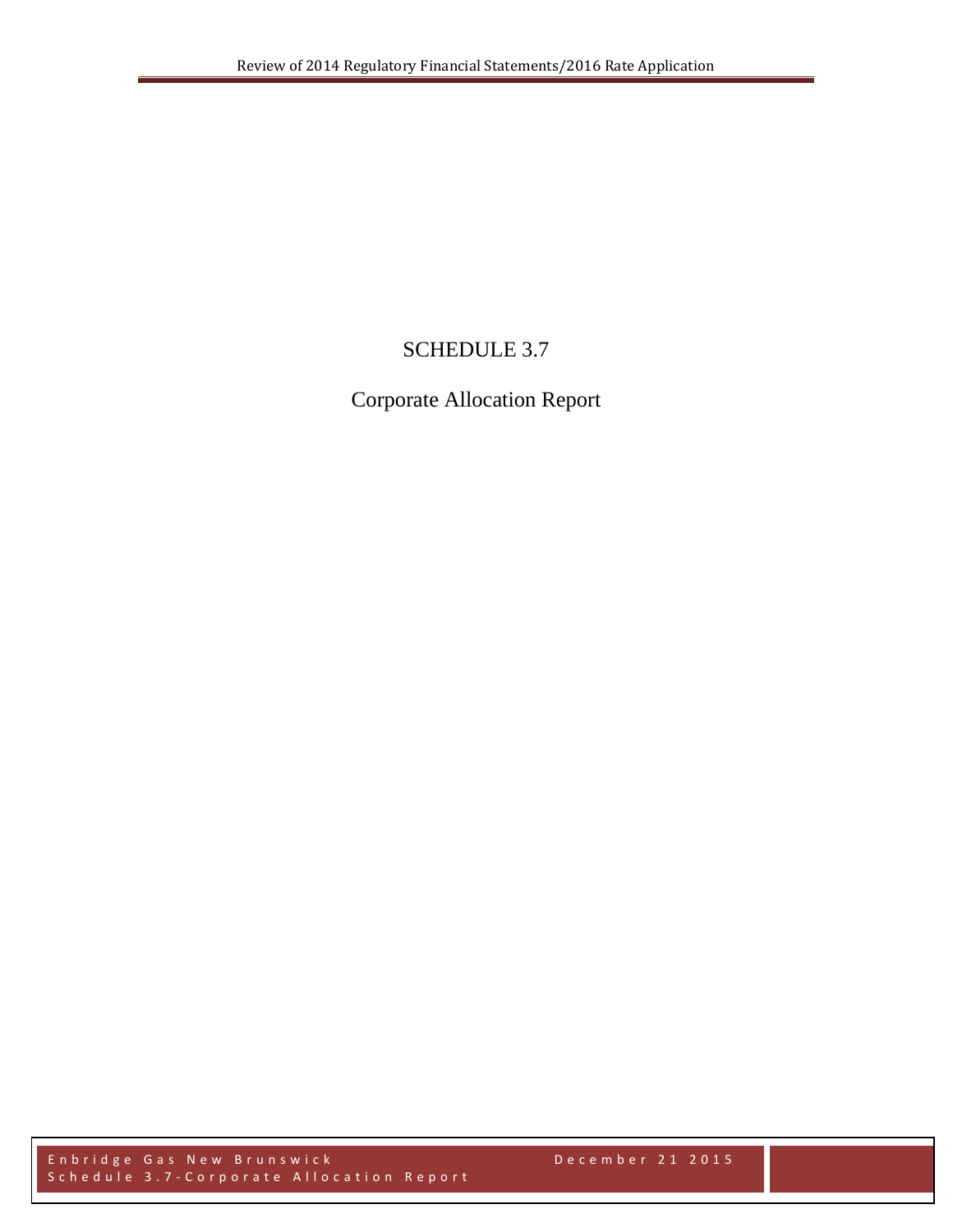### **Corporate Allocations**

### **Purpose of the Document**

 This document was developed to set out the methodology used by EGNB to determine the allocation of costs from Enbridge Inc. ("Enbridge") to EGNB recoverable in rates. The methodology has been used in the development of the 2014 Actuals, the 2015 Forecast and the 2016 Budget for the rate application filed on December 21, 2015 with the Board.

## **Enbridge Corporate Allocation Methodology**

 Enbridge is a leader in energy transportation and distribution in North America and internationally. It operates the world's longest crude oil and liquids transportation pipeline and Canada's largest natural gas distribution company. It also operates natural gas transmission pipelines and midstream businesses in the United States and invests in international energy projects. Its activities are comprised of regulated and non-regulated businesses.

 Enbridge believes in an "integrated" operating model which involves the corporate office effectively managing as an integral extension of the decision making and operating activities of its business units and affiliates (for the benefit of the business). The impact of this operating model results in a decrease in overall cost of each respective affiliate's operating and maintenance expenses due primarily to the potential for economies of scale. The resulting corporate cost allocations back to the affiliate are offset by a reduction in their own incurred costs. For management and regulatory purposes, these operating costs and benefits need to be tracked.

 EGNB relies on the Enbridge name and reputation. The overall strength of Enbridge and how it is perceived in the market provides a foundation for the benefits that EGNB receives from being part of Enbridge, including relying on the strength of the Enbridge name in dealings with industry stakeholders and the public and gaining access to debt and equity financing. EGNB also benefits from shared resources.

 EGNB believes that the cost allocation methodology policy applied by Enbridge to all its operating entities to allocate the corporate office costs is appropriate and fair.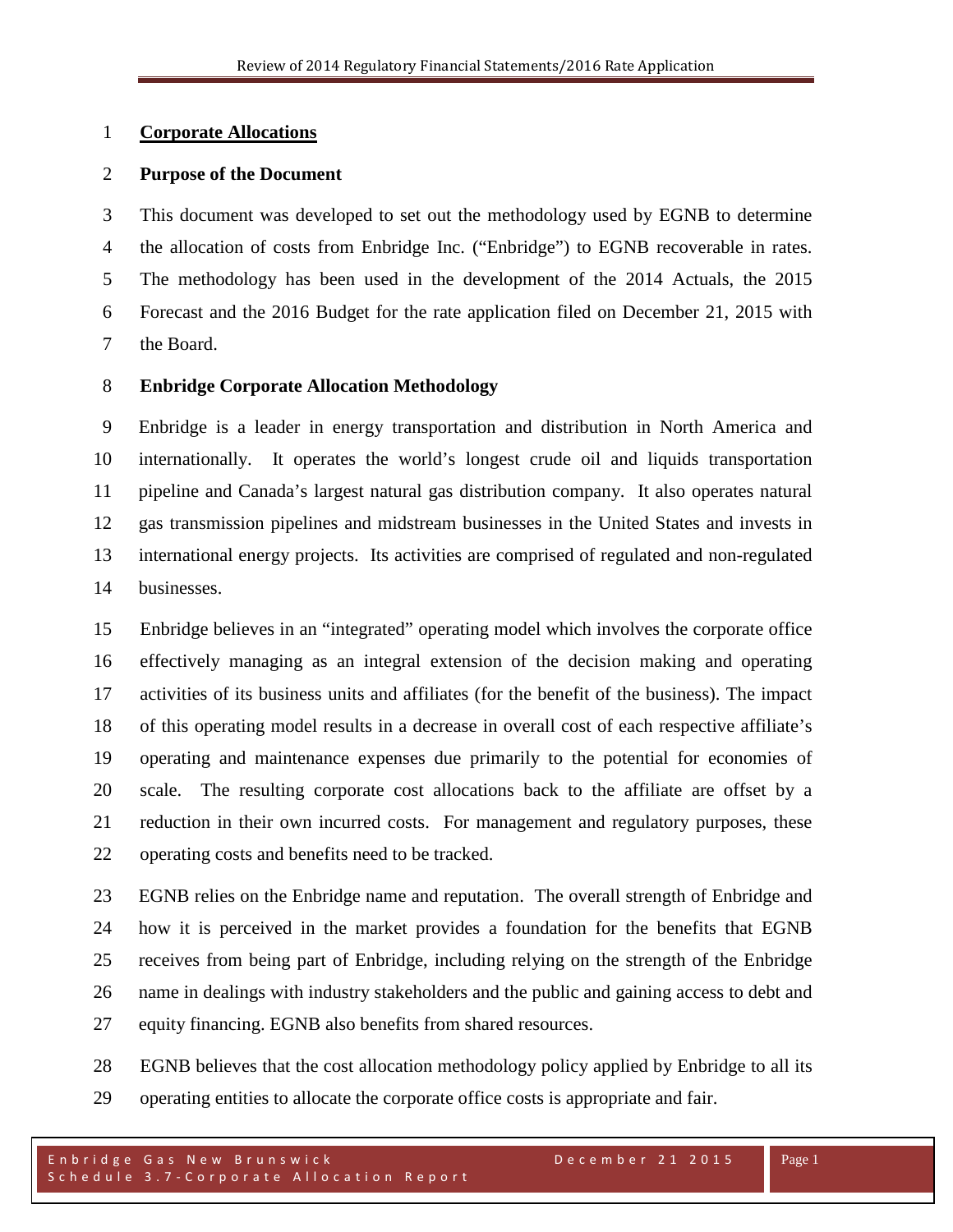## **EGNB methodology for recovery of Corporate Allocations**

 The objective of the methodology is to establish the appropriate charges to be allocated for services delivered in a given fiscal year by Enbridge to EGNB based on the criteria specified by the Board that would be recoverable in rates. The methodology is simple and practical to administer, transparent and supported by data and records.

EGNB has reviewed all the corporate allocations in accordance with directives in the

- January 30, 2012 Board decision.
- All current corporate allocation costs fall into three main groups:
- 9 Corporate Governance;
- 10 Information Technology ("IT");
- 11 Human Resources.

# **Corporate Governance**

 Corporate governance is the system by which EGNB is directed and controlled. This is accomplished with the development and consistent application of processes, policies, guidelines, laws and instructions across the organization. Corporate [governance](http://en.wikipedia.org/wiki/Governance) also includes the management of relationships among the many [stakeholders](http://en.wikipedia.org/wiki/Stakeholder_(corporate)) involved and the goals for which EGNB is governed. EGNB's main external stakeholder groups are shareholders, debt holders, trade [creditors,](http://en.wikipedia.org/wiki/Creditor) suppliers, customers and communities affected by its activities. EGNB's internal stakeholders are the [board of directors,](http://en.wikipedia.org/wiki/Board_of_directors) [executives](http://en.wikipedia.org/wiki/Executive_(management)) and other employees. Corporate governance works to ensure that an enterprise is directed and controlled in a responsible, professional and transparent manner with the purpose of safeguarding its long-term success and is intended to increase the confidence of shareholders and capital-market investors.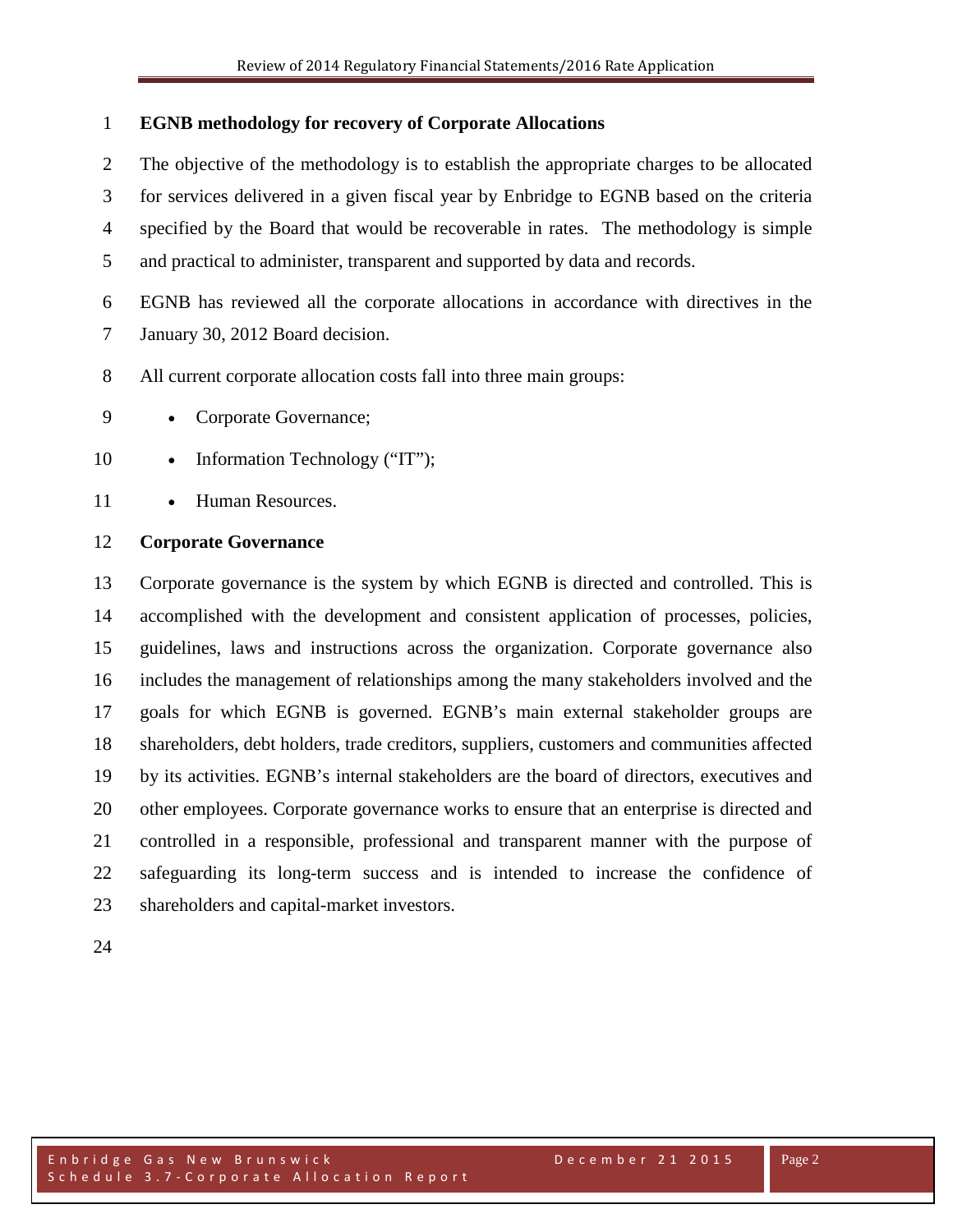#### **Information Technology**

 IT involves two functions: IT management and management of information systems. IT management is the management of all of the technology resources in accordance with EGNB requirements and priorities. These resources include tangible investments like computer hardware, software, data storage, networks and data centre facilities, as well as the staffing needed to maintain them. EGNB relies on Enbridge to manage these responsibilities and to provide basic management functions, such as [budgeting,](http://en.wikipedia.org/wiki/Budget) staffing, organizing and controlling, along with other aspects that are unique to technology, like change management, [software design,](http://en.wikipedia.org/wiki/Software_design) systems security, network planning and technical support.

 A primary focus of IT management is the value creation made possible by technology and the alignment of technology and business strategies. EGNB relies on Enbridge to provide this service. Its [objective](http://www.businessdictionary.com/definition/objective.html) is to [design](http://www.businessdictionary.com/definition/design.html) and implement [procedures,](http://www.businessdictionary.com/definition/procedure.html) processes and [routines](http://www.businessdictionary.com/definition/routine.html) that [provide](http://www.businessdictionary.com/definition/provide.html) [detailed](http://www.businessdictionary.com/definition/detailed.html) [reports](http://www.businessdictionary.com/definition/report.html) in an [accurate,](http://www.businessdictionary.com/definition/accurate.html) [consistent](http://www.businessdictionary.com/definition/consistent.html) and timely manner. This includes Oracle Financials for financial reporting and employee expenses, Khalix for budgeting, Peoplesoft for human resource management and other employee management systems for managing areas such as safety and training.

 Enbridge has a strong base of knowledge and expertise in the areas described above. EGNB is able to tap into these resources cheaper due to economies of scale. This knowledge and strength extends from the senior leadership through to staff within Enbridge and the affiliates.

#### **Human Resources**

 Human resource management is the [management](http://en.wikipedia.org/wiki/Management) of an [organization's](http://en.wikipedia.org/wiki/Organization) [workforce,](http://en.wikipedia.org/wiki/Workforce) or [human resources.](http://en.wikipedia.org/wiki/Human_resources) It is responsible for the [attraction,](http://en.wikipedia.org/wiki/Employer_branding) [selection,](http://en.wikipedia.org/wiki/Recruitment) [training,](http://en.wikipedia.org/wiki/Training_and_development) [assessment](http://en.wikipedia.org/wiki/Performance_appraisal) and [rewarding](http://en.wikipedia.org/wiki/Remuneration) of employees, while also overseeing organizational [leadership](http://en.wikipedia.org/wiki/Leadership) and [cultures](http://en.wikipedia.org/wiki/Organizational_culture), and ensuring compliance with [employment and labour laws.](http://en.wikipedia.org/wiki/Labour_law) This function also addresses the development and execution of the total compensation strategy through managing the analysis, design, implementation, communication and automation of pay systems, perquisites, benefits and retirement programs. It also negotiates, executes and maintains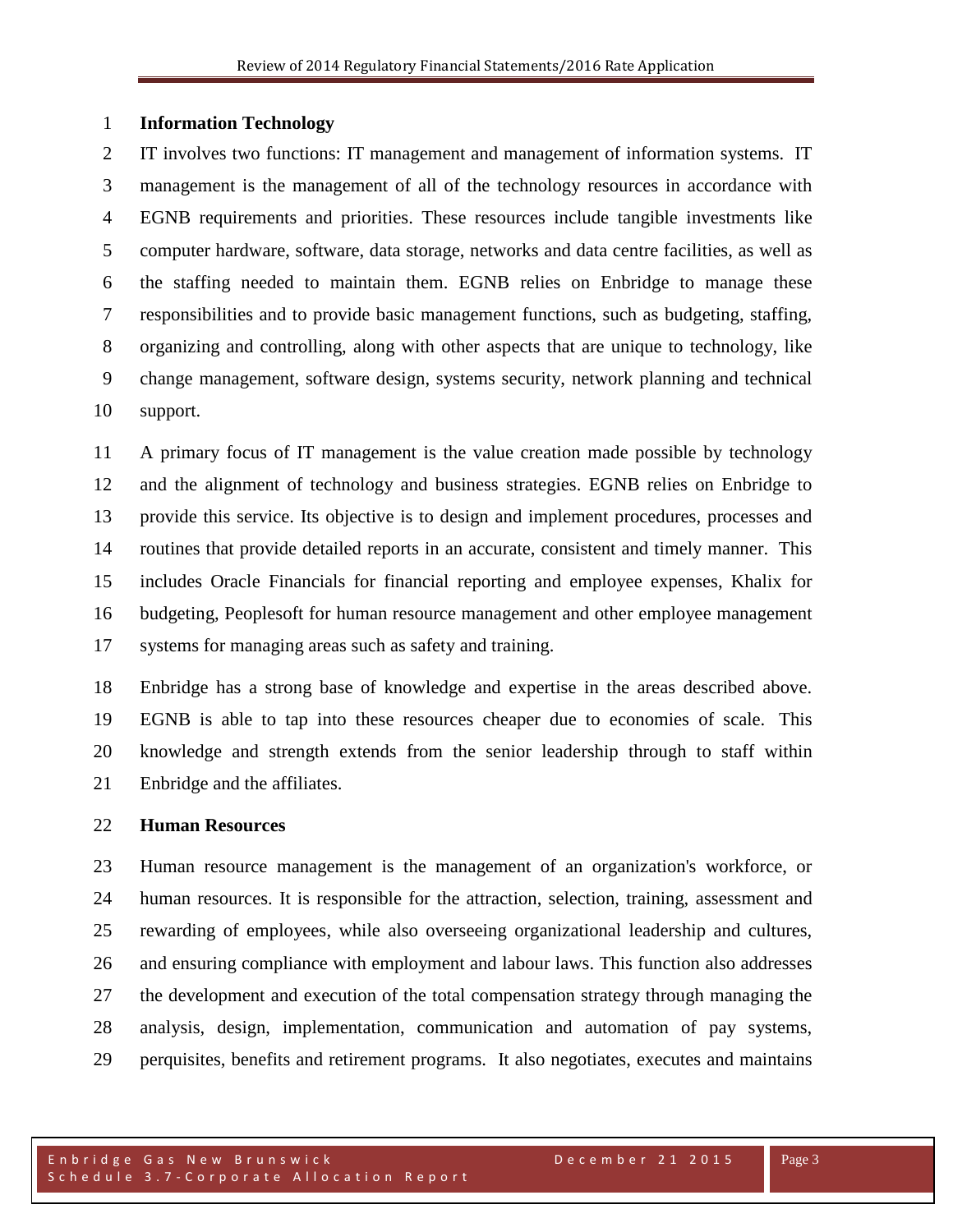all third party travel agreements as well as the development and oversight of employee expense reporting policies and existing corporate card programs. **Methodology Guiding Principles** The first step in the methodology is to demonstrate that the corporate cost allocations recoverable in rates are based on three guiding principles: • *Cost Incurrence* - are the proposed charges prudently incurred by, or on behalf of the utility for the provision of a service required by ratepayers; • *Cost Allocation* - if properly incurred, are the proposed charges allocated appropriately to the utility, based on the application of cost allocation factors as outlined in the Enbridge Cost Allocation Methodology policy; and 11 • *Cost Benefit* - do the benefits to the utility's ratepayers equal or exceed the costs. In meeting the third principle of benefit to the utility's ratepayers, EGNB proposes that the following three categories support the basis for assessing quantifiable benefits: • *Replacement benefits (RB)* - the services provided replace an equivalent service at equal or lower cost; • *Synergistic or Linkage benefits (SB)* - the services allow the utility to reduce costs by means of being part of a larger organization and operating in concert for the procurement of products and services; • *Direct benefits (DB)* - strategic actions and activities instituted by affiliates that produce direct value to the utility. **Cost Allocations** The corporate allocation costs determined to have been prudently incurred and a benefit to the ratepayer would be further evaluated and the corresponding percentages would be applied for regulatory purposes: • *Direct Costs (DC)* – reflect flow through costs incurred when EGNB would need to perform the service directly and would be allocated at 100% to regulated

Enbridge Gas New Brunswick December 21 2015 Schedule 3.7 - Corporate Allocation Report

operations.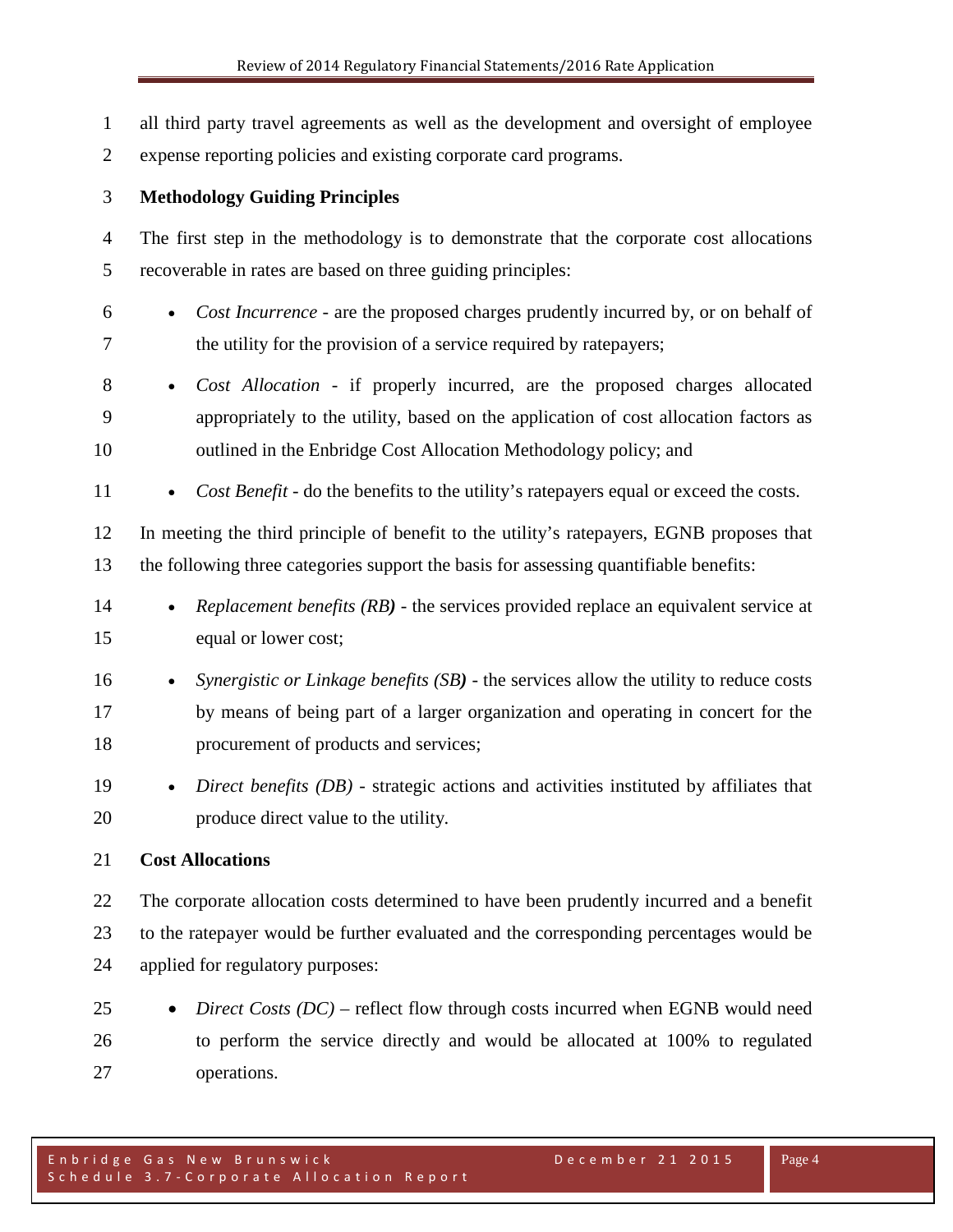| $\mathbf{1}$   | <i>Shared Costs (SC)</i> – reflect costs that would be allocated at 50% to regulated<br>$\bullet$  |
|----------------|----------------------------------------------------------------------------------------------------|
| $\overline{2}$ | operations and 50% to shareholders.                                                                |
| 3              | Administrative Costs $(AC)$ –incurred as a result of a direct cost or shared cost and<br>$\bullet$ |
| $\overline{4}$ | cannot be severed will be allocated at 10% to regulated operations and 90% to                      |
| 5              | shareholders                                                                                       |
| 6              | Non-Applicable Costs $(NAC)$ – reflects costs that do not meet the three guiding<br>$\bullet$      |
| 7              | principles and as a result are not allocated to the regulated operations.                          |
| 8              | The implementation of EGNB's Regulatory Cost Allocation methodology to the current                 |
| 9              | corporate allocations is presented below in Table 1 - Corporate Allocations.                       |
| 10             | <b>Addition and Removal of Corporate Cost Allocations</b>                                          |
| 11             | As business requirements change so will corporate allocation costs. As a result the                |
| 12             | addition, revision and removal of corporate cost allocations will be evaluated in the same         |
| 13             | manner as presented above and reviewed by the Board during the annual regulatory                   |

financial review process.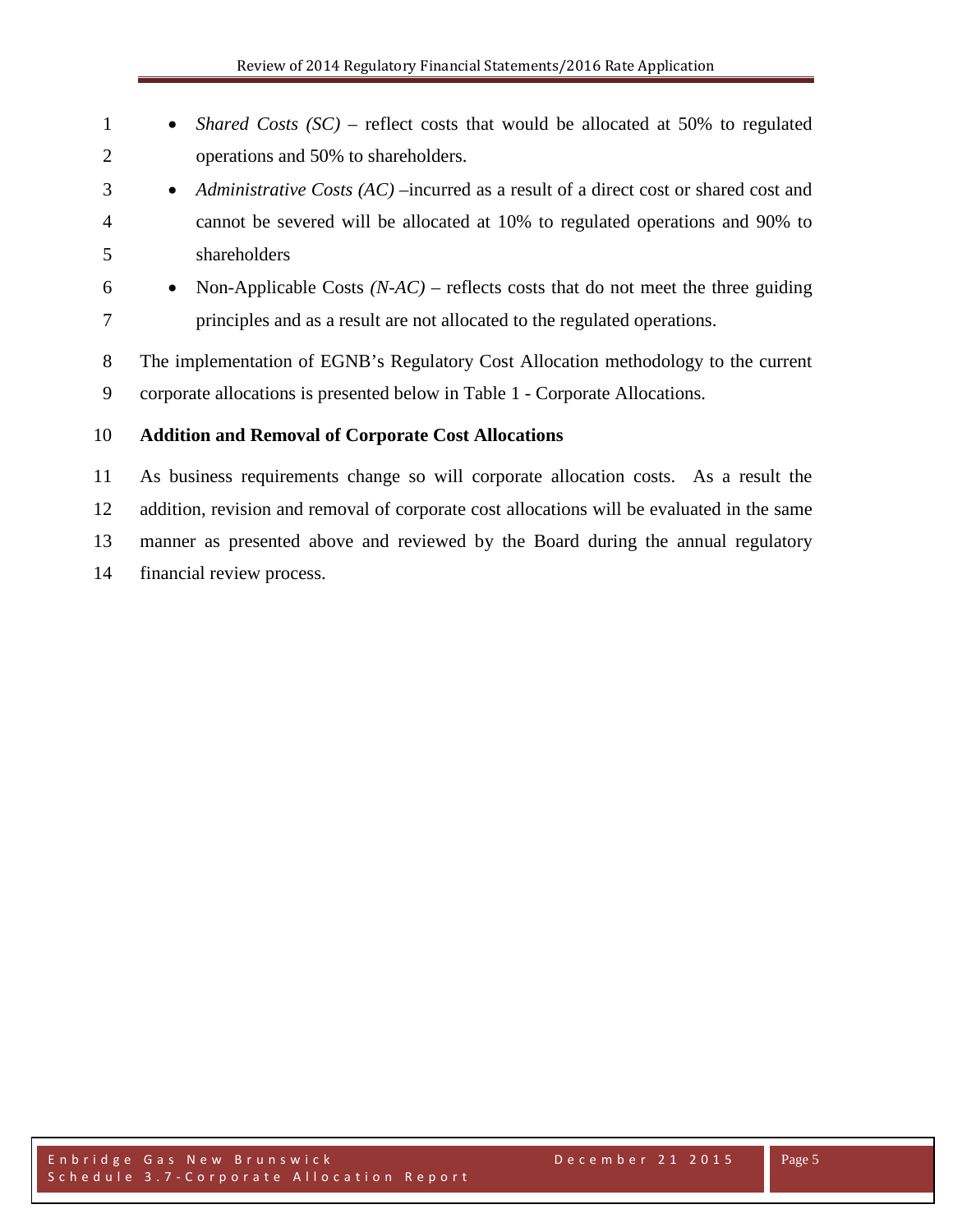| <b>Allocation</b>       | <b>Corporate Allocation</b>                          | <b>Cost Type</b> | % Allocated to<br><b>Regulated Activities</b> | <b>Stand-Alone</b> | <b>Definition of service</b>                                                                                                                                                                                                                                                                                                                                                                                                                            | <b>Benefit</b> | <b>Benefit to Ratepayer</b>                                                                                                                                                                                                                                                                                                                                                                                                                                                                                                     |
|-------------------------|------------------------------------------------------|------------------|-----------------------------------------------|--------------------|---------------------------------------------------------------------------------------------------------------------------------------------------------------------------------------------------------------------------------------------------------------------------------------------------------------------------------------------------------------------------------------------------------------------------------------------------------|----------------|---------------------------------------------------------------------------------------------------------------------------------------------------------------------------------------------------------------------------------------------------------------------------------------------------------------------------------------------------------------------------------------------------------------------------------------------------------------------------------------------------------------------------------|
|                         | CEO                                                  |                  |                                               |                    | The office of the CEO provides leadership and strategic counsel<br>to the organization. Ongoing contact with large energy<br>customers or suppliers and liaison with other major companies<br>in the energy industry.                                                                                                                                                                                                                                   |                |                                                                                                                                                                                                                                                                                                                                                                                                                                                                                                                                 |
|                         | <b>CFO</b>                                           |                  |                                               |                    | The office of the CFO provides leadership and advice regarding<br>the financial affairs of EGNB; Investor Relations, Treasury,<br>Controllers', Audit Services, Pension Administration and supplier<br>Management.                                                                                                                                                                                                                                      |                | Although EGNB has not allocated any of these costs to the regulatory cost allocation<br>EGNB does believe the ratepayer benefits from these costs. The government of New                                                                                                                                                                                                                                                                                                                                                        |
|                         | <b>Corporate Aviation</b>                            | N-AC             |                                               |                    | Costs associated with operating the corporate jet.                                                                                                                                                                                                                                                                                                                                                                                                      |                | Brunswick has placed high importance on new development and investment in the<br>province with initiatives such as Invest NB. The office of the CEO liaises with major<br>energy companies and major energy customers' suppliers and would influence heavily<br>the potential investment of companies. Also the leadership of Enbridge provides                                                                                                                                                                                 |
|                         | <b>Investment Review</b>                             |                  |                                               | <b>No</b>          | The department investigates and develops investment<br>opportunities in emerging and alternative energy technologies.<br>This group develops and coordinates corporate wide long range<br>plans, examines existing strategies and identifies potential new<br>strategic directions. They set corporate standards for the<br>evaluation and review of investments that require approval from<br>the Board of Directors or the Corporate Leadership Team. | <b>SB</b>      | EGNB with access to lower debt financing costs than if EGNB were a stand-alone<br>entity.                                                                                                                                                                                                                                                                                                                                                                                                                                       |
|                         | <b>Tax Services</b>                                  |                  |                                               |                    | Preparation of tax returns and HST filings for all legal entities in<br>Canada.                                                                                                                                                                                                                                                                                                                                                                         |                | Without a corporate head office, EGNB would not be able to derive many of the<br>benefits it receives from being part of Enbridge Inc. EGNB relies on the Enbridge<br>name and reputation. The overall strength of Enbridge and how it is perceived in the<br>market provides a foundation for the benefits that EGNB receives from being part of<br>Enbridge, including relying on the strength of the Enbridge name in dealings with<br>industry stakeholders and the public and gaining access to debt and equity financing. |
| Corporate<br>Governance | Pensions Expense                                     |                  | 0%                                            |                    | Benefits and Pension costs associated with Enbridge Inc<br>operations/employees.                                                                                                                                                                                                                                                                                                                                                                        |                |                                                                                                                                                                                                                                                                                                                                                                                                                                                                                                                                 |
|                         | <b>Business Tax</b>                                  |                  |                                               |                    | Overall costs of operations for Calgary Office                                                                                                                                                                                                                                                                                                                                                                                                          |                |                                                                                                                                                                                                                                                                                                                                                                                                                                                                                                                                 |
|                         | <b>Compliance Systems</b>                            |                  |                                               |                    | Overall implementation of Compliance systems                                                                                                                                                                                                                                                                                                                                                                                                            |                |                                                                                                                                                                                                                                                                                                                                                                                                                                                                                                                                 |
|                         | <b>Enterprise Travel Procurement Card</b><br>Program |                  |                                               |                    | This program provides support, the necessary tools<br>(concourse), negotiates corporate wide rates with vendors,<br>along with guidance (policies) for companywide business travel.                                                                                                                                                                                                                                                                     |                |                                                                                                                                                                                                                                                                                                                                                                                                                                                                                                                                 |
|                         | <b>Corporate Secretarial</b>                         | AC               |                                               |                    | Legal counsel and advice on Corporate Secretarial related<br>matters                                                                                                                                                                                                                                                                                                                                                                                    |                | The administrative functions outlined are associated with the operation of the                                                                                                                                                                                                                                                                                                                                                                                                                                                  |
|                         | Directors Fees and Expenses                          |                  |                                               |                    | Enbridge Board of Directors provides strategic advice regarding<br>the operation of EGNB.                                                                                                                                                                                                                                                                                                                                                               |                | corporate head office. Although these specific functions/activities may not be required<br>if EGNB was a stand-alone company they are required to support the various                                                                                                                                                                                                                                                                                                                                                           |
|                         | EGD                                                  |                  |                                               |                    | EGD services reallocated based on EGD employee time spent<br>to service EGNB                                                                                                                                                                                                                                                                                                                                                                            |                | functions/activities at the corporate level that are currently provided and would be<br>required if EGNB was a stand-alone company. For example, the direct costs                                                                                                                                                                                                                                                                                                                                                               |
|                         | <b>Employee Benefits</b>                             |                  |                                               |                    | Benefits associated with employees at the corporate office.                                                                                                                                                                                                                                                                                                                                                                                             |                | associated with providing Administrative functions would include the support staff.<br>The ratepayers are benefitting from economies of scale on the function/activities that                                                                                                                                                                                                                                                                                                                                                   |
|                         | Enbridge Pipeline Inc. Direct Charges                |                  |                                               |                    | Related to IT services, some accounting, tax payroll, and legal<br>services.                                                                                                                                                                                                                                                                                                                                                                            |                | would be required if EGNB was a stand-alone company. These costs cannot be<br>severed from one another.                                                                                                                                                                                                                                                                                                                                                                                                                         |
|                         | <b>Investors Relations</b>                           |                  |                                               |                    | Maintain the investor relations necessary to enable Enbridge to<br>effectively access the capital markets. Organizes annual<br>shareholder meetings, prepares annual and quarterly reports to<br>shareholders, investment analysts and potential investors in the<br>debt and equity of Enbridge.                                                                                                                                                       |                |                                                                                                                                                                                                                                                                                                                                                                                                                                                                                                                                 |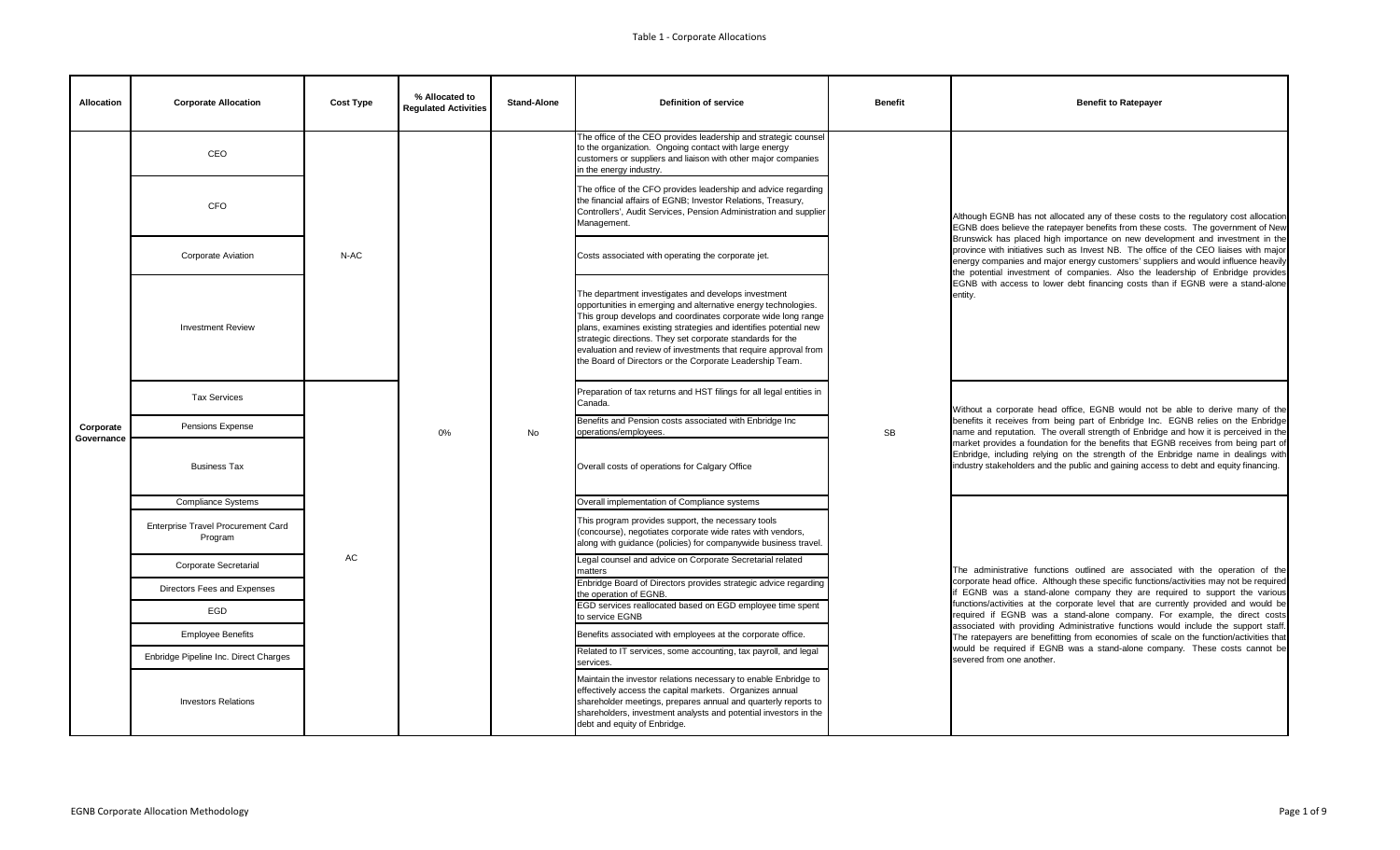| <b>Allocation</b>       | <b>Corporate Allocation</b>                                  | <b>Cost Type</b>             | % Allocated to<br><b>Regulated Activities</b> | <b>Stand-Alone</b> | <b>Definition of service</b>                                                                                                                                                                                                                                                                                                                                                                                                                                                                                                                                                                                                                                                      | <b>Benefit</b> | <b>Benefit to Ratepayer</b>                                                                                                                                                                                                     |
|-------------------------|--------------------------------------------------------------|------------------------------|-----------------------------------------------|--------------------|-----------------------------------------------------------------------------------------------------------------------------------------------------------------------------------------------------------------------------------------------------------------------------------------------------------------------------------------------------------------------------------------------------------------------------------------------------------------------------------------------------------------------------------------------------------------------------------------------------------------------------------------------------------------------------------|----------------|---------------------------------------------------------------------------------------------------------------------------------------------------------------------------------------------------------------------------------|
|                         | Executive VP People and Partners                             | $\operatorname{\textsf{SC}}$ |                                               |                    | Senior leadership in HR, IT Corporate Secretarial and Corporate<br><b>Administration services</b>                                                                                                                                                                                                                                                                                                                                                                                                                                                                                                                                                                                 | SB/RB          |                                                                                                                                                                                                                                 |
|                         | Other Employee Benefits                                      |                              | 0%                                            | No                 | Benefits associated with employees at the corporate office.                                                                                                                                                                                                                                                                                                                                                                                                                                                                                                                                                                                                                       |                |                                                                                                                                                                                                                                 |
|                         | Rent & Lease                                                 | AC                           |                                               |                    | The rent and lease costs that are allocated to EGNB are a<br>portion of the rental and lease costs for Enbridge Inc.'s<br>corporate offices, which provides a location for the corporate<br>employees.                                                                                                                                                                                                                                                                                                                                                                                                                                                                            | <b>SB</b>      | Economies of scale allow this service to be provided a<br>required to outsource these activities to consultants.                                                                                                                |
|                         | Corporate Controller                                         |                              |                                               |                    | Setting accounting policies and practices, preparation and<br>dissemination of consolidated financial results, prepares external<br>reports, maintenance of enterprise wide financial accounting<br>system, implementation of new accounting standards.                                                                                                                                                                                                                                                                                                                                                                                                                           |                |                                                                                                                                                                                                                                 |
| Corporate<br>Governance | Public Affairs & Corp Comm.                                  | <b>SC</b>                    |                                               | Yes                | This department provides leadership to support achievement of<br>key corporate and business unit objectives. This encompasses<br>the development of all materials and relationships to maintain<br>the reputation of Enbridge among external and internal<br>stakeholders. Public affairs and corporate communications<br>provide EGNB with access to a broader group of professionals<br>that can provide advice on issues facing EGNB and approaches<br>to address them. In addition, these costs support Enbridge<br>Inc.'s activities to develop plans, messages and relationships<br>that maintain and strengthen the reputation of Enbridge among<br>external stakeholders. | SB/RB          | EGNB relies on the Enbridge reputation. The overall<br>is perceived in the market provides a foundation for t<br>from being part of Enbridge, including relying on the s<br>dealings with industry stakeholders and the public. |
|                         | <b>Enterprise Communications &amp; Community</b><br>Partners |                              | 25%                                           |                    | Internal Communications is responsible for the governance,<br>planning and execution of company-wide employee<br>communications and internal communication channels (such as<br>the company intranet, employee app and all company forums)<br>that provide employees with the information they need to be<br>engaged company advocates aligned with business objectives.                                                                                                                                                                                                                                                                                                          |                |                                                                                                                                                                                                                                 |
|                         | Enterprise Safety & Operational Reliability                  |                              |                                               |                    | The Corporate and Business Communications team is<br>responsible for providing public relations and communications<br>support and advice to the Enterprise, at a corporate level and in<br>support of business units. This includes providing counsel and<br>execution support on advertising, collateral development, public<br>relations and marketing efforts at all levels of the organization.                                                                                                                                                                                                                                                                               |                |                                                                                                                                                                                                                                 |
|                         | Corp Law General Expenses                                    |                              |                                               |                    | Coordinates and provides corporate-wide legal counsel and<br>consultation to business units. They maintain and update<br>corporate wide policies relating to contract administration,<br>business conduct statements and corporate emergency<br>response plans.                                                                                                                                                                                                                                                                                                                                                                                                                   |                |                                                                                                                                                                                                                                 |
|                         | Group VP Law                                                 |                              |                                               | No                 | Provides executive level expertise and guidance, as well as<br>overall direction for significant compliance and governance<br>initiatives.                                                                                                                                                                                                                                                                                                                                                                                                                                                                                                                                        |                |                                                                                                                                                                                                                                 |
|                         | Compliance Group Law                                         |                              |                                               |                    | Group's primary focus is communication, training, monitoring,<br>investigating, tracking and reporting of compliance assurance<br>activities necessary to promote enterprise wide adherence to<br>the Enbridge Compliance Program.                                                                                                                                                                                                                                                                                                                                                                                                                                                |                |                                                                                                                                                                                                                                 |

| <b>Benefit</b> | <b>Benefit to Ratepayer</b>                                                                                                                                                                                                                                                                                                  |
|----------------|------------------------------------------------------------------------------------------------------------------------------------------------------------------------------------------------------------------------------------------------------------------------------------------------------------------------------|
| SB/RB          |                                                                                                                                                                                                                                                                                                                              |
| SB             | Economies of scale allow this service to be provided at a lower rate than if EGNB was<br>required to outsource these activities to consultants.                                                                                                                                                                              |
|                |                                                                                                                                                                                                                                                                                                                              |
| SB/RB          | EGNB relies on the Enbridge reputation. The overall strength of Enbridge and how it<br>is perceived in the market provides a foundation for the benefits that EGNB receives<br>from being part of Enbridge, including relying on the strength of the Enbridge name in<br>dealings with industry stakeholders and the public. |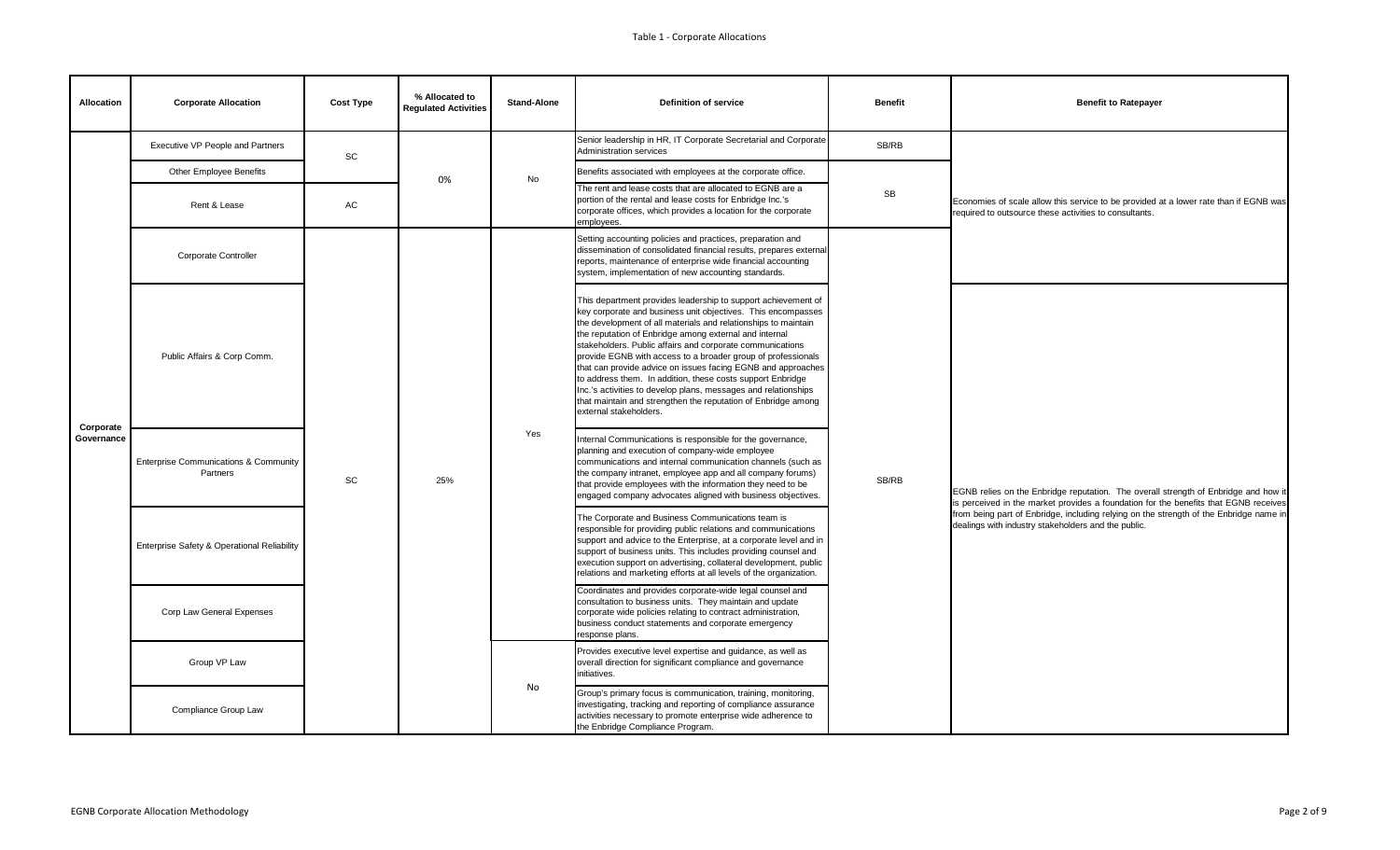| <b>Allocation</b>       | <b>Corporate Allocation</b>             | <b>Cost Type</b> | % Allocated to<br><b>Regulated Activities</b> | <b>Stand-Alone</b> | <b>Definition of service</b>                                                                                                                                                                                                                                                                                                                                                                                                                                                                                                                                                                                                                                                                                                                                                                                                                                                                                                                                                                                                                                                                                                                                                                                                                                                                                                                                                   | <b>Benefit</b> | <b>Benefit to Ratepayer</b>                                                                                      |
|-------------------------|-----------------------------------------|------------------|-----------------------------------------------|--------------------|--------------------------------------------------------------------------------------------------------------------------------------------------------------------------------------------------------------------------------------------------------------------------------------------------------------------------------------------------------------------------------------------------------------------------------------------------------------------------------------------------------------------------------------------------------------------------------------------------------------------------------------------------------------------------------------------------------------------------------------------------------------------------------------------------------------------------------------------------------------------------------------------------------------------------------------------------------------------------------------------------------------------------------------------------------------------------------------------------------------------------------------------------------------------------------------------------------------------------------------------------------------------------------------------------------------------------------------------------------------------------------|----------------|------------------------------------------------------------------------------------------------------------------|
| Corporate<br>Governance | Public, Government & Aboriginal Affairs | <b>SC</b>        | 25%                                           | Yes                | The Industry Relations & CSR service provides the required<br>affiliate representation to major energy stakeholders e.g.<br>suppliers, industry associations, and other energy companies in<br>the energy industry.<br>It supports this service by providing the required representation<br>with community stakeholder and interest groups, specifically<br>related to, but not exclusive to educational institutions,<br>environmental interest groups, health and safety organizations,<br>officials and committees and various industry associations.<br>Corporate Social Responsibility (CSR) is an enterprise-wide<br>function that manages the effectiveness with which the company<br>meets its obligations, and achieves its objectives, with respect<br>to being a responsible and good corporate citizen. More<br>specifically the CSR function is responsible for public reporting<br>and disclosure on the company's non-financial performance<br>according to generally accepted guidelines for corporate<br>reporting on social, environmental and governance issues. The<br>Government Relations service ensures Enbridge's interests are<br>heard by government (federal, provincial and municipal) officials,<br>departments and committees. It supports this service by<br>meeting with government representatives on major issues<br>affecting the company. | SB/RB          | Economies of scale allow this service to be provided a<br>required to outsource these activities to consultants. |
|                         | Corporate IT                            |                  |                                               |                    | Responsible for providing systems to support the overall<br>requirements of Enbridge Corporate Office by providing<br>systems, tools, and project management.                                                                                                                                                                                                                                                                                                                                                                                                                                                                                                                                                                                                                                                                                                                                                                                                                                                                                                                                                                                                                                                                                                                                                                                                                  |                |                                                                                                                  |
|                         | Corporate Development Management**      |                  |                                               |                    | Provides senior leadership and advice regarding the strategic<br>affairs of the company. This office also oversees the activities<br>of corporate strategy and investment review of the various<br>businesses.                                                                                                                                                                                                                                                                                                                                                                                                                                                                                                                                                                                                                                                                                                                                                                                                                                                                                                                                                                                                                                                                                                                                                                 |                |                                                                                                                  |
|                         | Records Management Law**                |                  |                                               | No                 | Responsible for the establishment and maintenance of Enbridge<br>(physical and electronic) records. This includes providing<br>strategies, policies, standards, tools, and program management<br>including compliance monitoring to support records<br>management.                                                                                                                                                                                                                                                                                                                                                                                                                                                                                                                                                                                                                                                                                                                                                                                                                                                                                                                                                                                                                                                                                                             |                |                                                                                                                  |
|                         | Corp Secretarial Legal Fees             | DC               | 100%                                          | Yes                | This group is responsible for the efficient administration of<br>Enbridge, particularly with regard to ensuring compliance with<br>statutory and regulatory requirements related to filings and<br>dealing with securities and exchange commissions and for<br>ensuring that decisions by the Board of Directors are<br>implemented.                                                                                                                                                                                                                                                                                                                                                                                                                                                                                                                                                                                                                                                                                                                                                                                                                                                                                                                                                                                                                                           |                | Limits the number of external legal service provider<br>legal services and volume based fee reductions.          |

| <b>Benefit</b> | <b>Benefit to Ratepayer</b>                                                                                                                     |
|----------------|-------------------------------------------------------------------------------------------------------------------------------------------------|
| SB/RB          | Economies of scale allow this service to be provided at a lower rate than if EGNB was<br>required to outsource these activities to consultants. |
|                | Limits the number of external legal service providers to allow efficiency of outside<br>legal services and volume based fee reductions.         |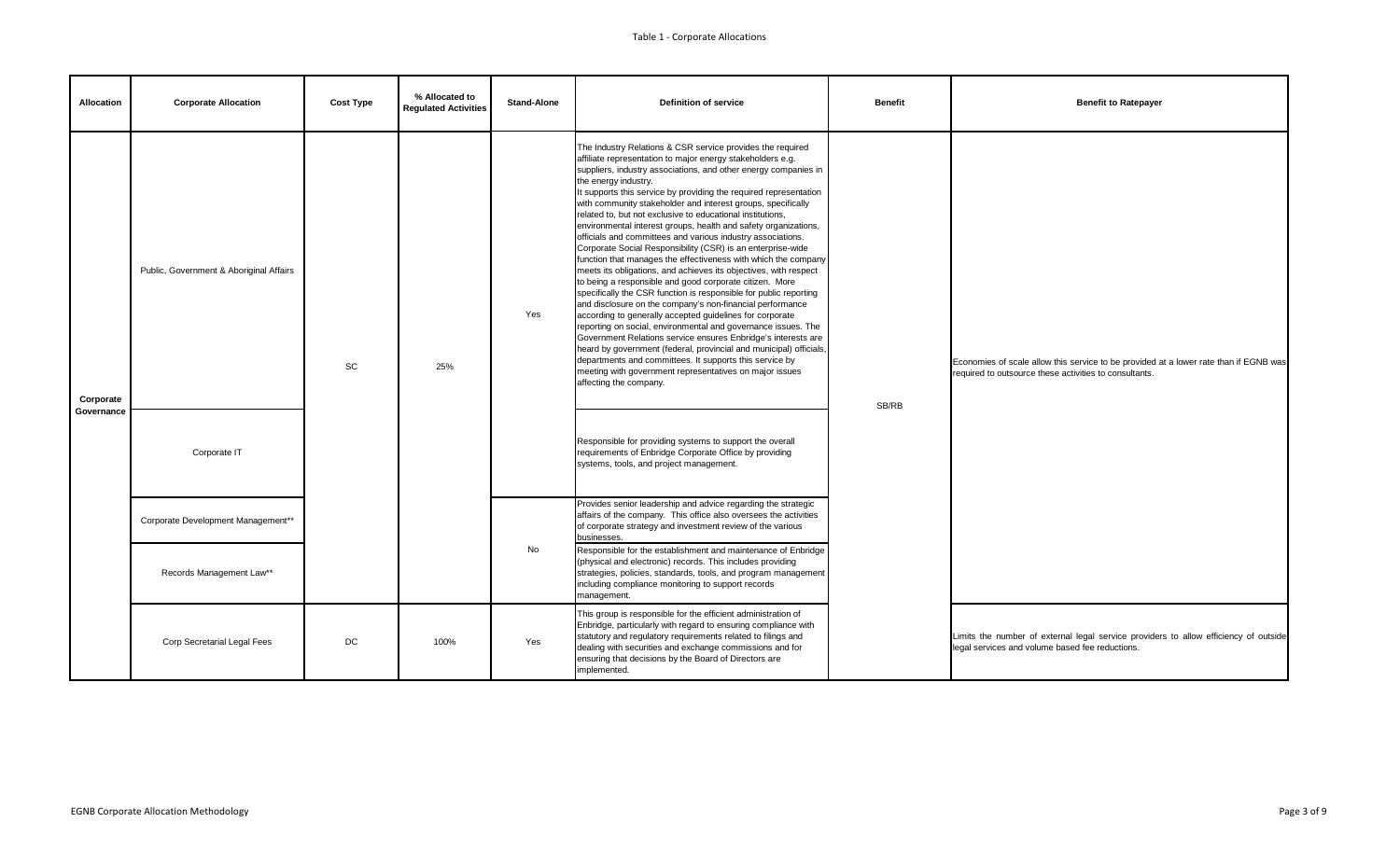| <b>Allocation</b>       | <b>Corporate Allocation</b>        | <b>Cost Type</b> | % Allocated to<br><b>Regulated Activities</b> | <b>Stand-Alone</b> | <b>Definition of service</b>                                                                                                                                                                                                                                                                                                                                                                                                                                                                                                                                                                                                                                                                                                                                                   | <b>Benefit</b> | <b>Benefit to Ratepayer</b>                                                                                                                                                                                                                                                         |
|-------------------------|------------------------------------|------------------|-----------------------------------------------|--------------------|--------------------------------------------------------------------------------------------------------------------------------------------------------------------------------------------------------------------------------------------------------------------------------------------------------------------------------------------------------------------------------------------------------------------------------------------------------------------------------------------------------------------------------------------------------------------------------------------------------------------------------------------------------------------------------------------------------------------------------------------------------------------------------|----------------|-------------------------------------------------------------------------------------------------------------------------------------------------------------------------------------------------------------------------------------------------------------------------------------|
|                         | <b>Insurance Risk</b>              |                  |                                               |                    | Responsible for identifying corporate risks relating to insurance<br>premiums.                                                                                                                                                                                                                                                                                                                                                                                                                                                                                                                                                                                                                                                                                                 |                |                                                                                                                                                                                                                                                                                     |
|                         | Risk Assessment**                  |                  |                                               |                    | The Risk Assessment and Management service is responsible<br>for identifying corporate risks, supply and demand risks,<br>operational risks, and external risks, understanding their<br>implications and developing mitigation strategies. The<br>Enterprise Risk Department supports this service by assuming<br>responsibility for assessing, advising on and executing<br>transactions related to mitigating the financial market risk. In<br>addition, the Enterprise Risk Department monitors the credit risk<br>exposure and reports all risk exposures to the Corporate<br>Leadership Team, affiliate Executives and Audit, Finance and<br>Risk Committee.                                                                                                              | SB             | Risk management is beneficial to ratepayers to ensu<br>an inappropriate amount of risk that may impact the<br>EGNB. This expertise is highly specialized and E<br>resources to fulfill this service and could pose signifi<br>External resources would cost more than current costs |
|                         | Treasury                           |                  |                                               |                    | Responsible for ensuring optimal liquidity for the long-term and<br>short term.                                                                                                                                                                                                                                                                                                                                                                                                                                                                                                                                                                                                                                                                                                |                |                                                                                                                                                                                                                                                                                     |
|                         | Corporate Performance Management** |                  |                                               |                    | Responsible for Budgets & Forecasts for Enbridge Inc. as well<br>as the annual consolidated budget, LRP and forecasting of all<br>BU's.                                                                                                                                                                                                                                                                                                                                                                                                                                                                                                                                                                                                                                        |                |                                                                                                                                                                                                                                                                                     |
| Corporate<br>Governance | <b>Insurance Premiums</b>          | DC               | 100%                                          | Yes                | Property Insurance protects against most risks to EGNB's<br>property.<br>Liability Insurance protects EGNB against liability claims.<br>Automobile Insurance protects EGNB's vehicles against<br>physical damage and liabilities resulting from traffic accidents.<br>Executive Risk insurance mitigates the personal<br>responsibility of EGNB's representatives. (Partially disallowed<br>for 2015.)<br>• Fiduciary Risk Insurance protects EGNB against claims<br>against pension and savings plans.<br>Crime Insurance covers EGNB's losses due to criminal<br>victimization.<br>Professional Liability mitigates the personal responsibility of<br>EGNB's representatives.<br>Broker Insurance covers the Broker's commission for arranging<br>EGNB's insurance coverage. | DB/SB          | These insurance policies would be negotiated on eco<br>premiums than if negotiated individually.                                                                                                                                                                                    |
|                         | Audit Services (Calgary)           | N-AC             | 0%                                            |                    | Audit Services performs financial, compliance, information<br>technology and operations audits and manages the staff                                                                                                                                                                                                                                                                                                                                                                                                                                                                                                                                                                                                                                                           | SB/RB          | Provides assurance to ratepayers that EGNB is follow<br>GAAP and regulatory compliance. The Toronto office<br>to regulatory financials whereas the Calgary office pro<br>regulatory and non-regulated accounting services. Th                                                       |
|                         | Audit Services (Toronto)           | DC               | 100%                                          |                    | devoted to specific business units.                                                                                                                                                                                                                                                                                                                                                                                                                                                                                                                                                                                                                                                                                                                                            |                | economies of scale and pay significantly less than if th<br>to consultants.                                                                                                                                                                                                         |

| <b>Benefit</b> | <b>Benefit to Ratepayer</b>                                                                                                                                                                                                                                                                                                                                                                                                                                 |
|----------------|-------------------------------------------------------------------------------------------------------------------------------------------------------------------------------------------------------------------------------------------------------------------------------------------------------------------------------------------------------------------------------------------------------------------------------------------------------------|
| <b>SB</b>      | Risk management is beneficial to ratepayers to ensure that EGNB does not take on<br>an inappropriate amount of risk that may impact the short and long-term viability of<br>EGNB. This expertise is highly specialized and EGNB would not have internal<br>resources to fulfill this service and could pose significant risk if it was not available.<br>External resources would cost more than current costs allocated.                                   |
| DB/SB          | These insurance policies would be negotiated on economies of scale therefore lower<br>premiums than if negotiated individually.                                                                                                                                                                                                                                                                                                                             |
| SB/RB          | Provides assurance to ratepayers that EGNB is following all the requirements of<br>GAAP and regulatory compliance. The Toronto office provides direct services relating<br>to regulatory financials whereas the Calgary office provides services for both<br>regulatory and non-regulated accounting services. The ratepayers benefit from the<br>economies of scale and pay significantly less than if these activities were outsourced<br>to consultants. |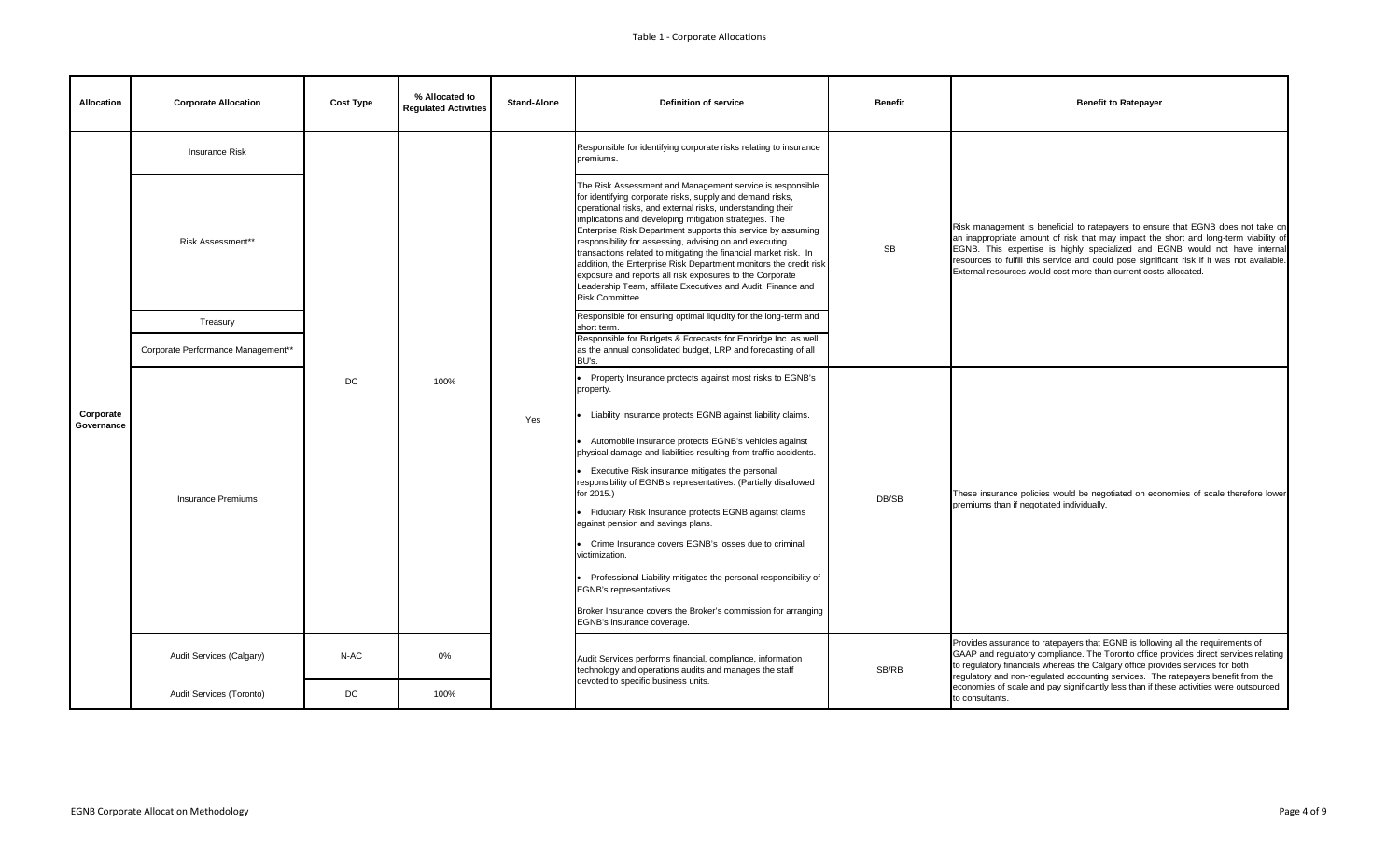| <b>Allocation</b>         | <b>Corporate Allocation</b>               | <b>Cost Type</b> | % Allocated to<br><b>Regulated Activities</b> | <b>Stand-Alone</b> | <b>Definition of service</b>                                                                                                                                                                                                                                                                                                                                                                                                                                                                                                                                                    | <b>Benefit</b> | <b>Benefit to Ratepayer</b>                                                                                                                                                                                                                                                                                                                                                                                                                                                                                                                                                                                                                                                                                                                                                                                                                                                |
|---------------------------|-------------------------------------------|------------------|-----------------------------------------------|--------------------|---------------------------------------------------------------------------------------------------------------------------------------------------------------------------------------------------------------------------------------------------------------------------------------------------------------------------------------------------------------------------------------------------------------------------------------------------------------------------------------------------------------------------------------------------------------------------------|----------------|----------------------------------------------------------------------------------------------------------------------------------------------------------------------------------------------------------------------------------------------------------------------------------------------------------------------------------------------------------------------------------------------------------------------------------------------------------------------------------------------------------------------------------------------------------------------------------------------------------------------------------------------------------------------------------------------------------------------------------------------------------------------------------------------------------------------------------------------------------------------------|
| Corporate                 | Stock Based Compensation (Indirect)       | <b>SC</b>        | 10%                                           |                    | Stock based compensation refers to compensation that is made<br>in the form of stock options. Individuals at the Director level and<br>above within Enbridge Inc. would typically be eligible for this<br>compensation. As stock based compensation forms part of a                                                                                                                                                                                                                                                                                                             |                | Enbridge like many companies offers its executive stock options. These options are<br>an important part of the compensation packages to attract high level executives with<br>extensive experience and qualifications. If removed, the stock options would have to                                                                                                                                                                                                                                                                                                                                                                                                                                                                                                                                                                                                         |
| Governance                | <b>Stock Based Compensation (Direct)</b>  | DC               | 100%                                          | Yes                | competitive total compensation package for Enbridge Inc.<br>employees, it supports the overall operations of Enbridge Inc.<br>and Enbridge Inc.'s ability to attract and retain properly skilled<br>employees.                                                                                                                                                                                                                                                                                                                                                                  | ${\sf SB}$     | be replaced by more costly compensation. EGNB benefits from being part of an<br>organization that has a highly qualified management team and this benefit is passed<br>on to the ratepayer.                                                                                                                                                                                                                                                                                                                                                                                                                                                                                                                                                                                                                                                                                |
|                           | EEP Charge (IT Shared Services)           | N-AC             | 0%                                            |                    | T shared services provided by Enbridge Pipeline Inc on behalf<br>of Enbridge.                                                                                                                                                                                                                                                                                                                                                                                                                                                                                                   |                | The initial capital investment for information technology is very high and would require                                                                                                                                                                                                                                                                                                                                                                                                                                                                                                                                                                                                                                                                                                                                                                                   |
| Information<br>Technology | <b>Enterprise Architect</b>               |                  |                                               | Yes                | The enterprise architecture department develops and monitors<br>enterprise wide strategies, policies and standards for<br>information technology.                                                                                                                                                                                                                                                                                                                                                                                                                               | SB/RB          | additional staffing to operate and maintain the systems. Although EGNB, as a stand-<br>alone company, could operate with less complex information technology, the costs<br>associated with initial capital investment and additional staff requirements would be<br>equal or greater than the allocation currently paid for a high end information<br>technology service offered by Enbridge. Ratepayers benefit from the use of best in<br>class technology at a lower or equivalent priced technology. EGNB benefits from<br>these services through use of Enbridge access to current information technology<br>approaches, application suites, data storage in Toronto, software updates, training,<br>etc. which are rolled out and governed by this corporate department.                                                                                             |
|                           | IT ES EMC                                 | <b>SC</b>        | 50%                                           |                    | The IT Enterprise Service Enterprise Content Management<br>(ECM) Department is responsible for designing, implementing<br>and managing our content management systems. These<br>systems ensure that Enbridge information is appropriately<br>managed in accordance with the content management and<br>retention policies and guidelines provided by the Corporate Law<br>department. Management of these systems and their content in<br>accordance with the retention policies ensures supports<br>Enbridge's information retention, discovery and disclosure<br>requirements. |                | The initial capital investment for information technology is very high and would require<br>additional staffing to operate and maintain the systems. Although EGNB, as a stand-<br>alone company, could operate with less complex information technology, the costs<br>associated with initial capital investment and additional staff requirements would be<br>equal or greater than the allocation currently paid for a high end information<br>technology service offered by Enbridge. Ratepayers benefit from the use of best in<br>class technology at a lower or equivalent priced technology. EGNB benefits from<br>these services through use of Enbridge access to current information technology<br>approaches, application suites, data storage in Toronto, software updates, training,<br>etc. which are rolled out and governed by this corporate department. |
|                           | <b>IT ISS Management</b>                  |                  |                                               |                    | Responsible for ensuring that appropriate financial, resource,<br>project and service management processes and procedures are<br>in place within IT Infrastructure Shared Services. As well as<br>ensuring the processes exist, the department is responsible for<br>ensuring that the processes are used and that they are effective<br>and efficient                                                                                                                                                                                                                          |                |                                                                                                                                                                                                                                                                                                                                                                                                                                                                                                                                                                                                                                                                                                                                                                                                                                                                            |
|                           | Knowledge Management                      |                  |                                               |                    | Responsible for developing, maintaining and publishing records<br>and information management policies and procedures.                                                                                                                                                                                                                                                                                                                                                                                                                                                           |                |                                                                                                                                                                                                                                                                                                                                                                                                                                                                                                                                                                                                                                                                                                                                                                                                                                                                            |
|                           | CIO                                       | DC               | 100%                                          |                    | Responsible for setting corporate strategy and standards with<br>respect to the use of Information Technology. Responsible for<br>determining what information technology tools and approaches<br>should be used across the business units to maximize efficiency<br>and effectiveness in that delivery function.                                                                                                                                                                                                                                                               |                | The cost of outsourcing technology information expertise would be significantly higher<br>than the amount allocated to EGNB.                                                                                                                                                                                                                                                                                                                                                                                                                                                                                                                                                                                                                                                                                                                                               |
|                           | Depreciation                              |                  |                                               |                    | Depreciation on Enbridge Inc. enterprise wide systems which<br>EGNB would gain value from relating to IT programs such as:<br>Enterprise, Oracle, IAM, PeopleSoft.                                                                                                                                                                                                                                                                                                                                                                                                              |                |                                                                                                                                                                                                                                                                                                                                                                                                                                                                                                                                                                                                                                                                                                                                                                                                                                                                            |
|                           | Depreciation Risk Management              |                  |                                               |                    | Responsible for identifying corporate risks relating to Information<br>technology.                                                                                                                                                                                                                                                                                                                                                                                                                                                                                              |                |                                                                                                                                                                                                                                                                                                                                                                                                                                                                                                                                                                                                                                                                                                                                                                                                                                                                            |
|                           | Enterprise Financial System (EFS) Support |                  |                                               |                    | Enterprise Financial System is a suite of common systems and<br>business processes, i.e. Oracle for financials, Khalix for<br>budgeting.                                                                                                                                                                                                                                                                                                                                                                                                                                        |                |                                                                                                                                                                                                                                                                                                                                                                                                                                                                                                                                                                                                                                                                                                                                                                                                                                                                            |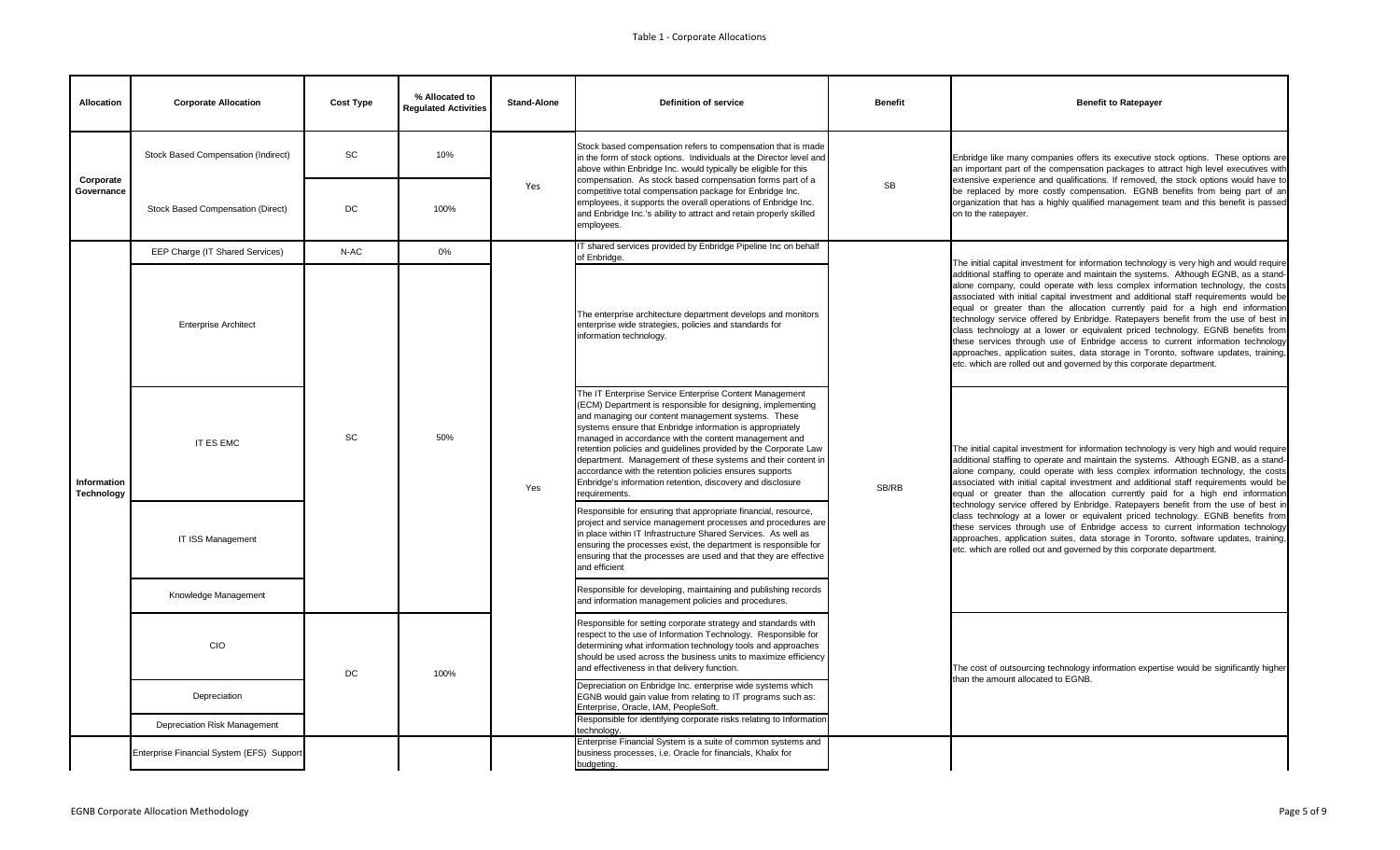| <b>Allocation</b>                | <b>Corporate Allocation</b>          | <b>Cost Type</b> | % Allocated to<br><b>Regulated Activities</b> | <b>Stand-Alone</b> | <b>Definition of service</b>                                                                                                                                                                                                                                                                                                                                                                                                                                                                                                                                                                                                          | <b>Benefit</b> | <b>Benefit to Ratepayer</b>                                                                                      |
|----------------------------------|--------------------------------------|------------------|-----------------------------------------------|--------------------|---------------------------------------------------------------------------------------------------------------------------------------------------------------------------------------------------------------------------------------------------------------------------------------------------------------------------------------------------------------------------------------------------------------------------------------------------------------------------------------------------------------------------------------------------------------------------------------------------------------------------------------|----------------|------------------------------------------------------------------------------------------------------------------|
|                                  | <b>HR Business Solution Services</b> |                  |                                               |                    | The support services for all IT programs relating to HR, i.e.<br>PeopleSoft.                                                                                                                                                                                                                                                                                                                                                                                                                                                                                                                                                          |                |                                                                                                                  |
|                                  | <b>HRIS Services</b>                 |                  |                                               |                    | The HRIS Program Management and Development service<br>provides consulting services for support of the development and<br>management of on-going HRIS and other HR technology<br>system projects, including design, development, implementation<br>and coordination of project teams.                                                                                                                                                                                                                                                                                                                                                 |                | The cost of outsourcing technology information                                                                   |
|                                  | IAM System                           |                  |                                               |                    | Program related used for on-boarding of new staff.                                                                                                                                                                                                                                                                                                                                                                                                                                                                                                                                                                                    |                | significantly higher than the amount allocated to                                                                |
|                                  | Acquisitions                         |                  |                                               |                    | Responsible for assessing the impact to IT of potential<br>acquisitions and then support during the onboarding of the<br>acquired business by providing IT systems, tools and project<br>management.                                                                                                                                                                                                                                                                                                                                                                                                                                  |                |                                                                                                                  |
|                                  | <b>IT Security Operations</b>        |                  |                                               |                    | Responsible for operating the Enterprise Security Operations<br>Center in Calgary as well as the systems and programs that<br>monitor Enbridge's technical infrastructure for security threats<br>and attacks. This team performs these monitoring activities and<br>required responses 24 hours a day.                                                                                                                                                                                                                                                                                                                               |                |                                                                                                                  |
| Information<br><b>Technology</b> | <b>IT Application Operations</b>     | DC               | 100%                                          | Yes                | Provides application support required for Enbridge's daily<br>operations. This includes core business applications such as<br>corporate information systems, the systems used to schedule<br>and monitor pipelines and invoice customers, specialized<br>systems that support the unique business requirements of<br>departments and standard desktop applications. Activities<br>consist of system administration (software upgrades, patches &<br>active monitoring to ensure availability and reliability targets are<br>met), database administration (ensuring integrity and availability)<br>and application technical support. | SB/RB          | Economies of scale allow this service to be provided a<br>required to outsource these activities to consultants. |
|                                  | Public Web Systems                   |                  |                                               |                    | Responsible for providing systems to support the overall public<br>internet requirements of Enbridge by providing systems, tools,<br>and project management. The systems portfolio that supports<br>the public web systems service includes Site Core Content<br>Mgmt. System and Google Analytics.                                                                                                                                                                                                                                                                                                                                   |                |                                                                                                                  |
|                                  | <b>IT Security</b>                   |                  |                                               |                    | Responsible for IT security governance and planning,<br>maintenance of a core set of security policies, detection of<br>security threats and vulnerabilities, assessment of security risks,<br>managing IT Risk Management policy compliance, planning and<br>execution of security awareness program.                                                                                                                                                                                                                                                                                                                                |                |                                                                                                                  |
|                                  | IT Planning and Governance           |                  |                                               |                    | Responsible for ensuring that IT projects, finances and<br>resources are effectively planned, forecast and managed across<br>all of Enbridge.                                                                                                                                                                                                                                                                                                                                                                                                                                                                                         |                |                                                                                                                  |

| <b>Benefit</b> | <b>Benefit to Ratepayer</b>                                                                                                                     |
|----------------|-------------------------------------------------------------------------------------------------------------------------------------------------|
|                | The cost of outsourcing technology information expertise would be<br>significantly higher than the amount allocated to EGNB.                    |
| SB/RB          | Economies of scale allow this service to be provided at a lower rate than if EGNB was<br>required to outsource these activities to consultants. |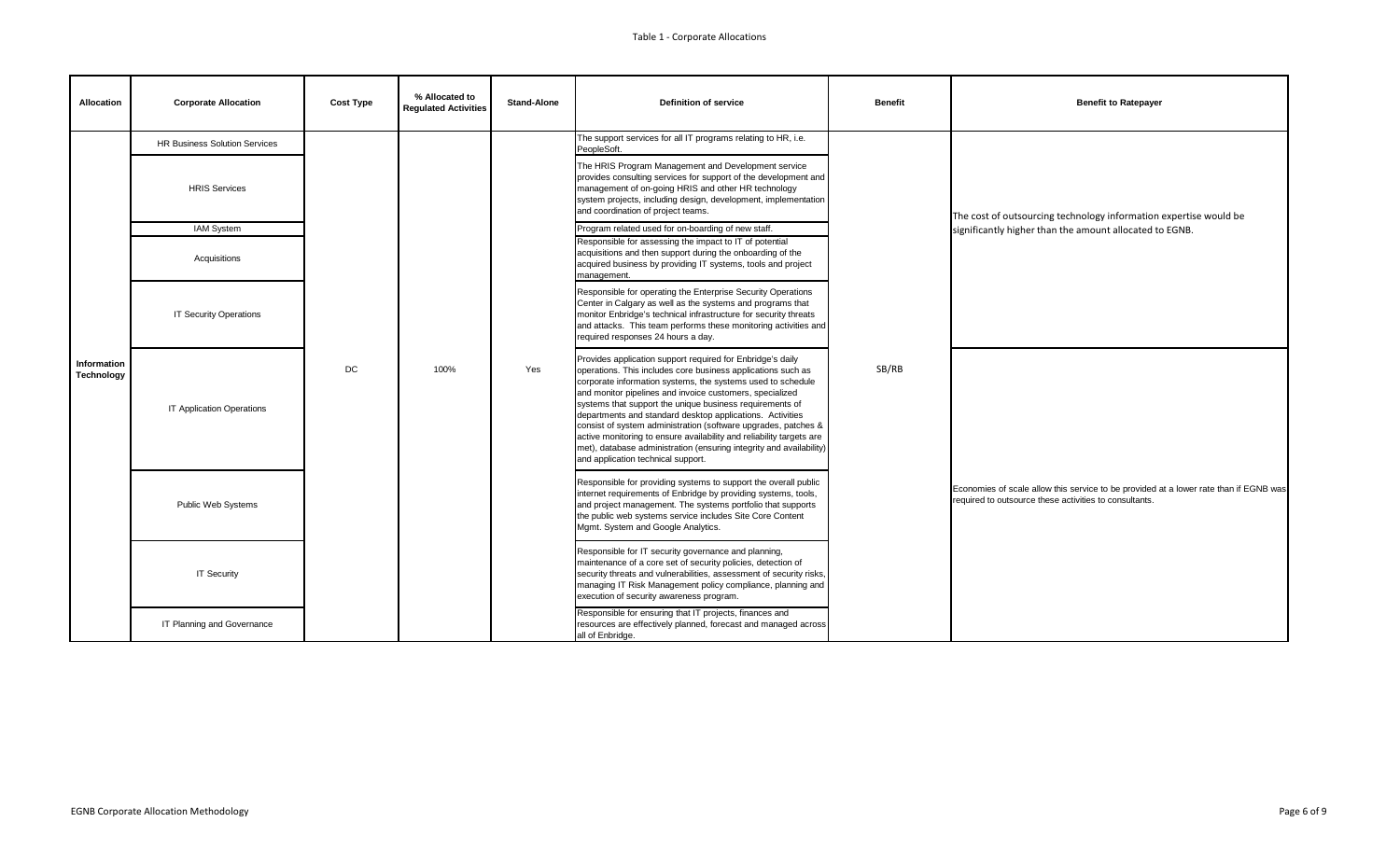| <b>Allocation</b>                | <b>Corporate Allocation</b>  | <b>Cost Type</b> | % Allocated to<br><b>Regulated Activities</b> | <b>Stand-Alone</b> | <b>Definition of service</b>                                                                                                                                                                                                                                                                                                                                                                                                                                                                                                                                          | <b>Benefit</b> | <b>Benefit to Ratepayer</b>                                                                                      |
|----------------------------------|------------------------------|------------------|-----------------------------------------------|--------------------|-----------------------------------------------------------------------------------------------------------------------------------------------------------------------------------------------------------------------------------------------------------------------------------------------------------------------------------------------------------------------------------------------------------------------------------------------------------------------------------------------------------------------------------------------------------------------|----------------|------------------------------------------------------------------------------------------------------------------|
|                                  | IT ISS Service Support**     | DC               | 100%                                          |                    | Responsible for the systems and processes that support IT<br>operations across the Enterprise. They provide services such<br>as the IT Service Desk, Incident Management and Response,<br>Problem Management and Response and Asset Management.<br>The IT ISS Service Support Department performs these<br>monitoring activities and responds 24 hours a day, every day of<br>the year.                                                                                                                                                                               |                | Economies of scale allow this service to be provided a<br>required to outsource these activities to consultants. |
| Information<br><b>Technology</b> | IT ISS Network**             |                  |                                               | Yes                | Responsible for the systems and processes that provide<br>network services for data and voice (telephones) across the<br>Enterprise. These services are required for Enbridge to perform<br>all of its business and support activities. Without the network<br>Enbridge cannot operate its pipelines, gas processing and gas<br>distribution systems, nor can it perform any administrative<br>services like collecting or paying invoices. The IT ISS Network<br>Operations Department supports and operates these systems<br>24 hours a day, every day of the year. | SB/RB          |                                                                                                                  |
|                                  | IT ISS Core Infrastructure** |                  |                                               |                    | Responsible for operating our data centers and the systems that<br>reside with them. Our primary data centers are in Edmonton,<br>Toronto and Houston, with smaller data centers in Thorold,<br>Dallas and many other locations. These data centers house our<br>critical business systems like PipeLink in LP and CIS in GD as<br>well as our many business support systems like Oracle<br>Financials, PeopleSoft and email. The IT Core Infrastructure<br>Department supports and operates these facilities and systems<br>24 hours a day, every day of the year.   |                |                                                                                                                  |
|                                  | Core Infrastructure**        |                  |                                               |                    | Invoices budgeted and managed centrally through CORP for<br>Server Support Team (Unix, Windows), Core Infrastructure<br>Architecture & Engineering, Datacenter Services, Enterprise<br>Data Storage & Backup, DBA Support, Virtualization<br>Administration. This budget was previously included in IT ISS<br>Core Infrastructure. Some charges were seperated into another<br>cost centre due to accounts payable & tax considerations.                                                                                                                              |                |                                                                                                                  |
|                                  | Network Operations*          |                  |                                               |                    | Invoices budgeted and managed centrally through CORP for<br>Network Architecture & Planning, Network Administration,<br>Remote Data Circuits and Office Telephone (including long<br>distance) Costs. Other Telecommunication Costs. This budget<br>was previously included in IT ISS Network. Some charges were<br>seperated into another cost centre due to accounts payable &<br>tax considerations.                                                                                                                                                               |                |                                                                                                                  |
|                                  | Desktop Services*            |                  |                                               |                    | Invoices budgeted and managed centrally through CORP<br>Desktop Services and Messaging Administration. This budget<br>was previously included in IT Security Operations. They are now<br>shared with IT ES Desktop Services and IT ISS Service Support<br>in CORP. Some charges were seperated into another cost<br>centre due to accounts payable & tax considerations.                                                                                                                                                                                              |                |                                                                                                                  |
|                                  | IT LP Acquisitions**         |                  |                                               |                    | Responsible for the analysis and procurement of IT systems and<br>software for business units throughout the enterprise.                                                                                                                                                                                                                                                                                                                                                                                                                                              |                |                                                                                                                  |

| <b>Benefit</b> | <b>Benefit to Ratepayer</b>                                                                                                                     |
|----------------|-------------------------------------------------------------------------------------------------------------------------------------------------|
| SB/RB          | Economies of scale allow this service to be provided at a lower rate than if EGNB was<br>required to outsource these activities to consultants. |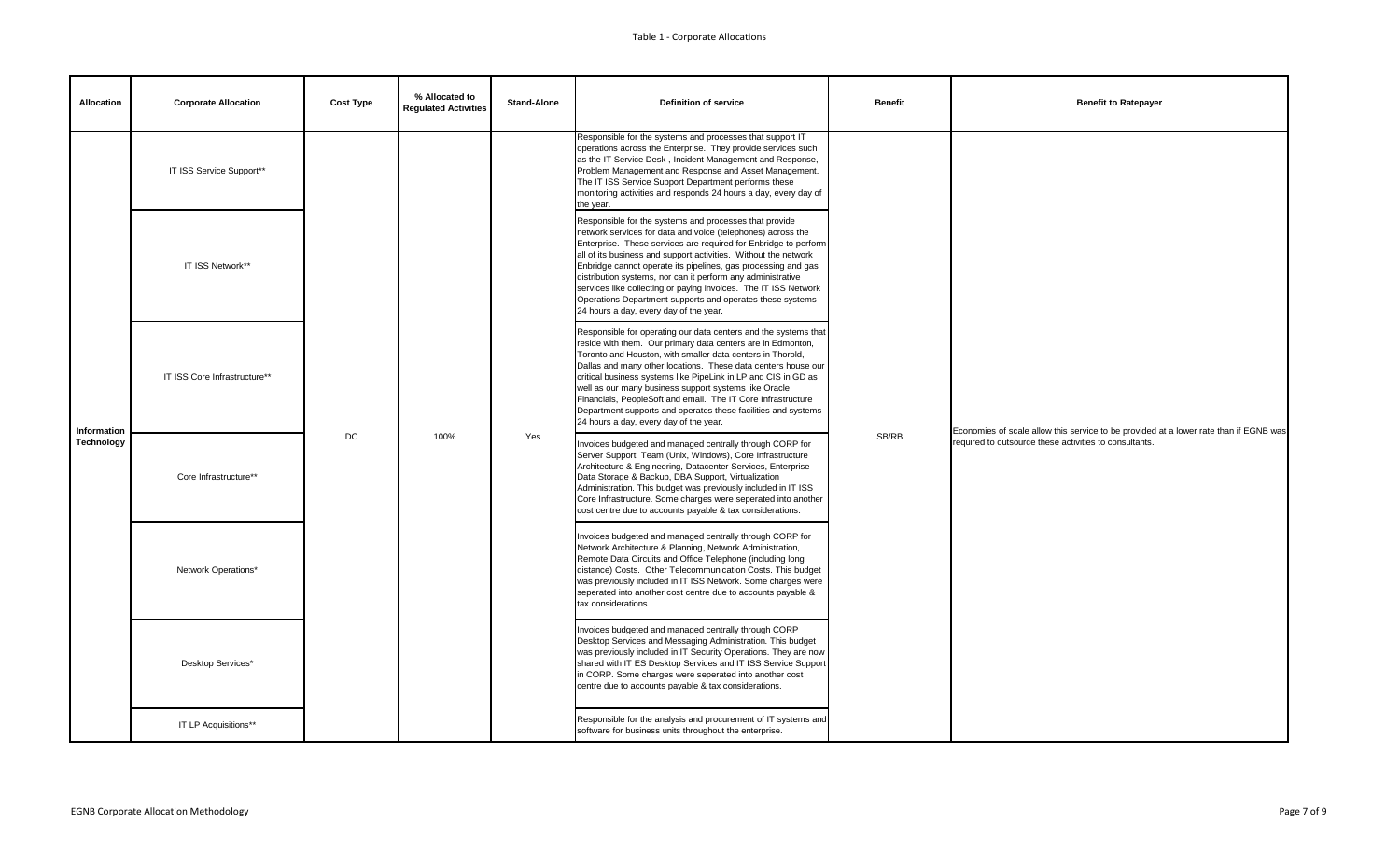| <b>Allocation</b>                | <b>Corporate Allocation</b>         | <b>Cost Type</b> | % Allocated to<br><b>Regulated Activities</b> | <b>Stand-Alone</b> | <b>Definition of service</b>                                                                                                                                                                                                                                                                                                                                                                                                                                                                                                                                                                                                                                                                                                                                                                                                                                                                                                                                                                                                                                                         | <b>Benefit</b> | <b>Benefit to Ratepayer</b>                                                                                                                                                                                                                                                                                                                                                                                                                                                                                                |
|----------------------------------|-------------------------------------|------------------|-----------------------------------------------|--------------------|--------------------------------------------------------------------------------------------------------------------------------------------------------------------------------------------------------------------------------------------------------------------------------------------------------------------------------------------------------------------------------------------------------------------------------------------------------------------------------------------------------------------------------------------------------------------------------------------------------------------------------------------------------------------------------------------------------------------------------------------------------------------------------------------------------------------------------------------------------------------------------------------------------------------------------------------------------------------------------------------------------------------------------------------------------------------------------------|----------------|----------------------------------------------------------------------------------------------------------------------------------------------------------------------------------------------------------------------------------------------------------------------------------------------------------------------------------------------------------------------------------------------------------------------------------------------------------------------------------------------------------------------------|
| Information<br><b>Technology</b> | <b>Productivity Services*</b>       | DC               | 100%                                          | Yes                | Invoices budgeted and managed centrally through CORP<br>Meeting Room Collaboration and AV, Mobility Services (includes<br>BES server and monthly operating costs for cellular devices).<br>This budget was previously included in IT Security Operations.<br>They are now shared with IT ES Desktop Services and IT ISS<br>Service Support in CORP. Some charges were seperated into<br>another cost centre due to accounts payable & tax<br>considerations.                                                                                                                                                                                                                                                                                                                                                                                                                                                                                                                                                                                                                         | SB/RB          | Economies of scale allow this service to be provi<br>EGNB was required to outsource these activities                                                                                                                                                                                                                                                                                                                                                                                                                       |
|                                  | IT ES Desktop Services*             |                  |                                               |                    | Invoices budgeted and managed centrally through CORP<br>Desktop Services and Messaging Administration. This budget<br>was previously included in IT Security Operations.                                                                                                                                                                                                                                                                                                                                                                                                                                                                                                                                                                                                                                                                                                                                                                                                                                                                                                             |                |                                                                                                                                                                                                                                                                                                                                                                                                                                                                                                                            |
|                                  | <b>Enterprise Operations**</b>      |                  |                                               |                    | Enterprise infrastructure and application monitoring, 24 X 7<br>service. Major Incident response enterprise wide.                                                                                                                                                                                                                                                                                                                                                                                                                                                                                                                                                                                                                                                                                                                                                                                                                                                                                                                                                                    |                |                                                                                                                                                                                                                                                                                                                                                                                                                                                                                                                            |
| Human<br><b>Resources</b>        | <b>Organizational Effectiveness</b> | SC<br>DC         |                                               | Yes                | Provides the learning framework that supports the organization's<br>business strategy and ensures appropriate leadership skills and<br>succession development, career and performance<br>management.                                                                                                                                                                                                                                                                                                                                                                                                                                                                                                                                                                                                                                                                                                                                                                                                                                                                                 | SB             | Resource Management is a function required in oper<br>would be required if EGNB was a stand-alone compa<br>corporate level provide economies of scale that would<br>to outsource or add additional staff to undertake tl<br>corporate level. These services ensure consistency<br>to attract and retain highly qualified people to its work<br>have staff to fulfill the requirements of a payroll func<br>negotiating on economies of scale, for example, lowe<br>to travel and standardized expenditures and travel poli |
|                                  | <b>Total Compensation (HR)</b>      |                  | 50%                                           |                    | Development and execution of the total compensation strategy<br>through managing the analysis, design, implementation,<br>communication and automation of pay systems, perquisites,<br>benefits and retirement programs.                                                                                                                                                                                                                                                                                                                                                                                                                                                                                                                                                                                                                                                                                                                                                                                                                                                             |                |                                                                                                                                                                                                                                                                                                                                                                                                                                                                                                                            |
|                                  | HR Change Management**              |                  |                                               |                    | Change Management helps change happen more effectively to<br>improve business performance, decrease risk and increase<br>change agility. The change management team supports<br>strategic and project change work. Strategic Change work is<br>about strengthening the change competency of our employees.<br>Awareness and understanding on how to apply change<br>management and how it can help you be more successful in<br>your day to day work and with leading your team. We provide<br>tools, coaching and examples to build the change competency.<br>Project change work, our team works with a project team to<br>support stakeholders to transition from the current state to a<br>future state, builds engagement, buy-in and participation to<br>understand the how and why of change, accelerates value<br>realization, speed of adoption, utilization rate, proficiency,<br>accelerates and improves the success of adoption and<br>reinforcement. A change specialist will deliver,<br>communications, training, business readiness plans, and<br>sponsor coaching. |                |                                                                                                                                                                                                                                                                                                                                                                                                                                                                                                                            |
|                                  | HR (BU/DEPT Costs)**                |                  |                                               |                    | A centralized cost center used to provide for severance costs<br>for Corporate Employees. As the severance costs are usually<br>lump sums and unpredictable on an individual department basis,<br>this centralized cost center is created to carry a central budget<br>for severance costs in HR and to charge any actual severance<br>costs against it.                                                                                                                                                                                                                                                                                                                                                                                                                                                                                                                                                                                                                                                                                                                             |                |                                                                                                                                                                                                                                                                                                                                                                                                                                                                                                                            |
|                                  | Corporate Administration            |                  | 100%                                          |                    | Negotiate, execute and maintain all 3 <sup>rd</sup> party travel<br>agreements/contracts on behalf of all Enbridge business units.<br>Development and oversight of employees expense reporting<br>policies and existing corporate card programs.                                                                                                                                                                                                                                                                                                                                                                                                                                                                                                                                                                                                                                                                                                                                                                                                                                     | SB/RB          |                                                                                                                                                                                                                                                                                                                                                                                                                                                                                                                            |
|                                  | Corporate HR                        |                  |                                               |                    | This group is responsible for the oversight of all human resource<br>initiatives in all companies that form part of the Enbridge group<br>of companies. Responsible for O&M of the enterprise wide<br>Human Resources Information System.                                                                                                                                                                                                                                                                                                                                                                                                                                                                                                                                                                                                                                                                                                                                                                                                                                            |                |                                                                                                                                                                                                                                                                                                                                                                                                                                                                                                                            |

| <b>Benefit</b> | <b>Benefit to Ratepayer</b>                                                                                                                                                                                                                                                                                                                                                                                                                                                                                                                                                                                                                                                                                                                                                                            |
|----------------|--------------------------------------------------------------------------------------------------------------------------------------------------------------------------------------------------------------------------------------------------------------------------------------------------------------------------------------------------------------------------------------------------------------------------------------------------------------------------------------------------------------------------------------------------------------------------------------------------------------------------------------------------------------------------------------------------------------------------------------------------------------------------------------------------------|
| SB/RB          | Economies of scale allow this service to be provided at a lower rate than if<br>EGNB was required to outsource these activities to consultants.                                                                                                                                                                                                                                                                                                                                                                                                                                                                                                                                                                                                                                                        |
| <b>SB</b>      | Resource Management is a function required in operating an effective company and<br>would be required if EGNB was a stand-alone company. The services offered at the<br>corporate level provide economies of scale that would not be achievable if EGNB had<br>to outsource or add additional staff to undertake the HR functions provided at a<br>corporate level. These services ensure consistency regarding HR services and help<br>to attract and retain highly qualified people to its work force. EGNB currently does not<br>have staff to fulfill the requirements of a payroll function. Centralized services allow<br>negotiating on economies of scale, for example, lower rates for all expenses relating<br>to travel and standardized expenditures and travel policies by all employees. |
| SB/RB          |                                                                                                                                                                                                                                                                                                                                                                                                                                                                                                                                                                                                                                                                                                                                                                                                        |
|                |                                                                                                                                                                                                                                                                                                                                                                                                                                                                                                                                                                                                                                                                                                                                                                                                        |